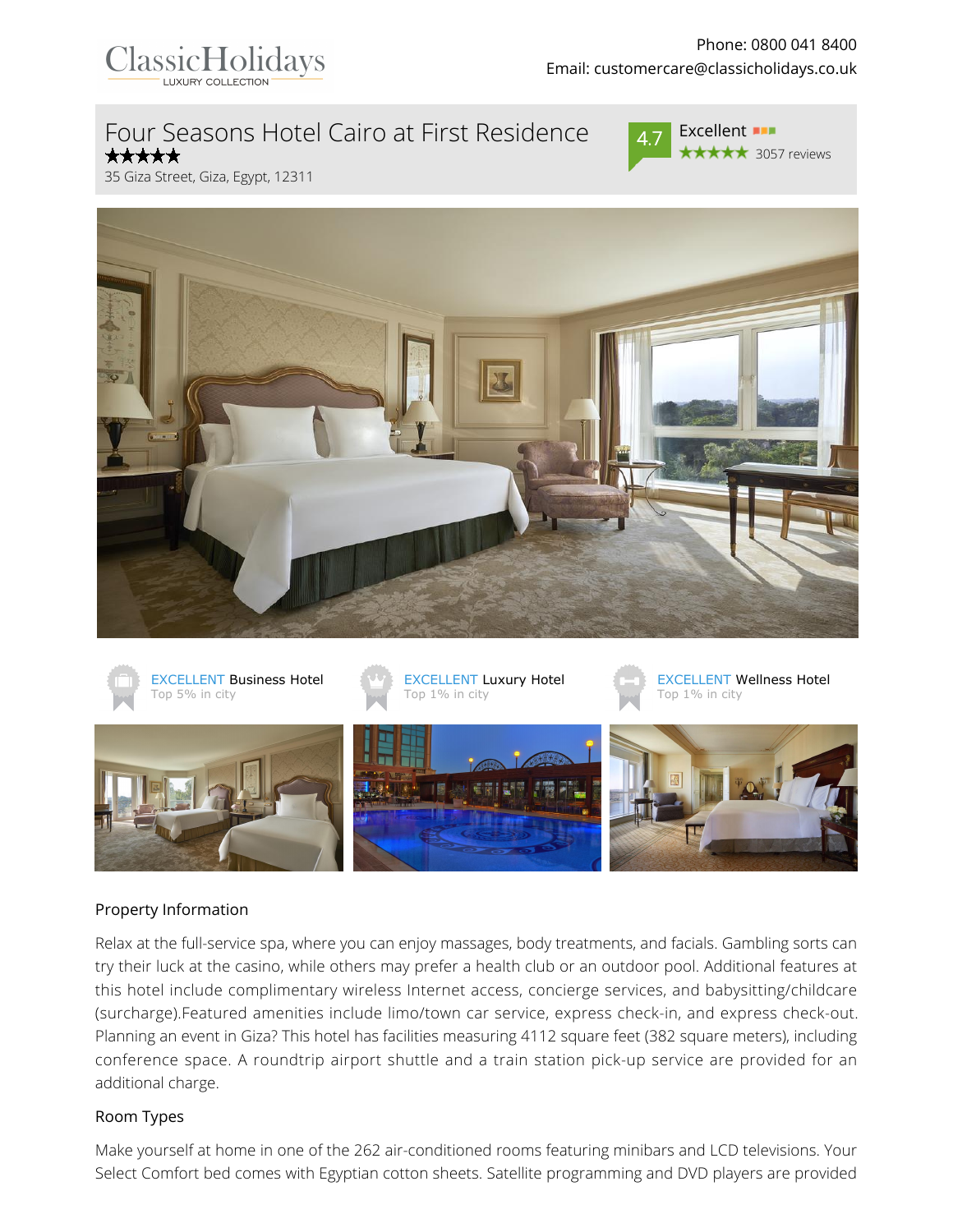for your entertainment, while complimentary wireless Internet access keeps you connected. Private bathrooms with separate bathtubs and showers feature complimentary toiletries and bidets.

# Dining Facilities

Grab a bite at Tea Lounge, one of the hotel's 6 restaurants, or stay in and take advantage of the 24-hour room service. Relax with your favorite drink at the bar/lounge or the poolside bar. Buffet breakfasts are available daily from 7:00 AM to 11:00 AM for a fee.

# Activities

Distances are displayed to the nearest 0.1 mile and kilometer.

First Mall Cairo - 0.1 km / 0.1 mi Giza Zoo - 0.6 km / 0.4 mi Orman Botanical Gardens - 1.2 km / 0.7 mi Cairo University - 1.5 km / 0.9 mi Cairo Opera House - 2.8 km / 1.8 mi Qasr El Nil Bridge - 2.8 km / 1.8 mi Mosque of Amr ibn al-As - 2.9 km / 1.8 mi Cairo Tower - 3 km / 1.9 mi Babylon Fortress - 3.4 km / 2.1 mi Tahrir Square - 3.4 km / 2.1 mi The Hanging Church - 3.5 km / 2.2 mi Egyptian Museum - 3.6 km / 2.2 mi American University of Cairo - 3.6 km / 2.2 mi Aquarium Grotto Garden - 3.9 km / 2.4 mi Ibn Tulun Mosque - 4 km / 2.5 mi The nearest airports are: Cairo Intl. Airport (CAI) - 22.6 km / 14.1 mi Giza (SPX-Sphinx Intl.) - 44 km / 27.4 mi The preferred airport for Four Seasons Hotel Cairo at First Residence is Cairo Intl. Airport (CAI).

## Surrounding Area

With a stay at Four Seasons Hotel Cairo at First Residence, you'll be centrally located in Giza, within a 5 minute drive of Egyptian Museum and Tahrir Square. This 5-star hotel is 9.5 mi (15.3 km) from Great Sphinx of Giza and 9.6 mi (15.5 km) from Giza Pyramid Complex.

## Note

Extra-person charges may apply and vary depending on property policy.

Government-issued photo identification and a credit card, debit card, or cash deposit may be required at check-in for incidental charges.

Special requests are subject to availability upon check-in and may incur additional charges. Special requests cannot be guaranteed.

- -Minimum Spring Break check-in age is 18 years old.
- -This property advises that enhanced cleaning and guest safety measures are currently in place.
- -Disinfectant is used to clean the property; commonly-touched surfaces are cleaned with disinfectant between stays; bed sheets and towels are laundered at a temperature of at least 60°C/140°F.

-Personal protective equipment, including masks and gloves, will be available to guests.

-Social distancing measures are in place; staff at the property wear personal protective equipment; periodic temperature checks are conducted on staff; temperature checks are available to guests; guests are provided with hand sanitizer.